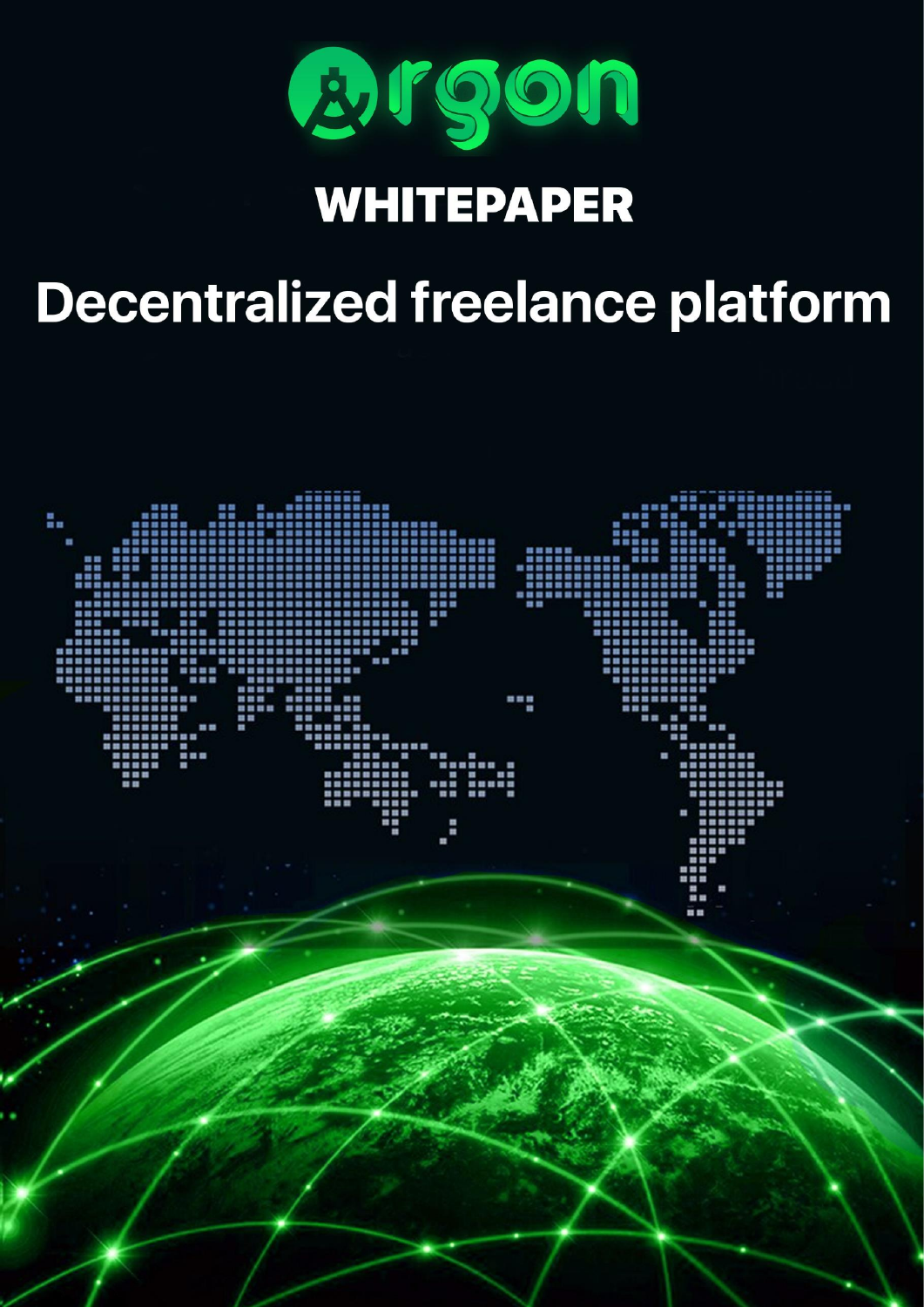#### **What is Argon?**

It is the world's first and only blockchain-based freelancer platform on the **Binance Chain** network, working with fully decentralized and smart contracts.

#### The problem we solved

High commission rates are applied for each job done on international freelancer platforms. In addition, after these commissions are applied, you will have to pay commission when collecting from the bank, but when you do this with crypto, you only pay network fees. These fees are considerably lower on the **Binance** smart chain network than other networks and faster than most networks.

A variety of other problems can only occur with centralized global freelancer platforms. For example: Your account may be banned for no reason, or you can verify it while working on the Platform, but ArgonFreelancer is decentralized so no such problems occur.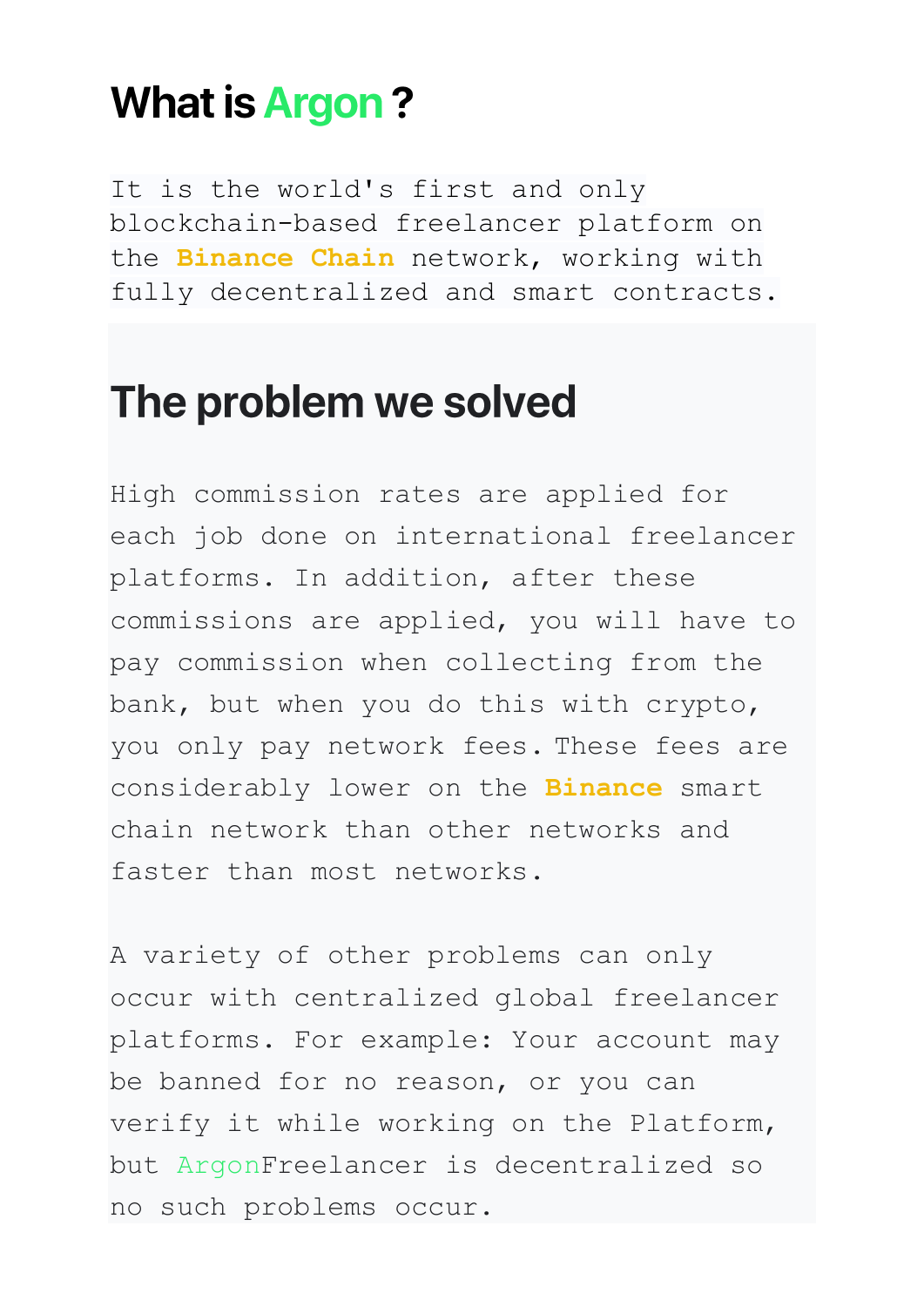#### **Why Argon?**

Unlike other platforms, Argon is completely decentralized. Since it is decentralized, no data is lost or changed. One of the most important features of Argon is that it never demands commission from you. It contains all the technology needed to protect your labor and money.

## So How Does Argon Do This?

Argon works with smart contracts on the **Binance** chain network. All transactions take place in smart contracts. Argon does not use any database. For this reason, your money or effort will not be damaged in any attack.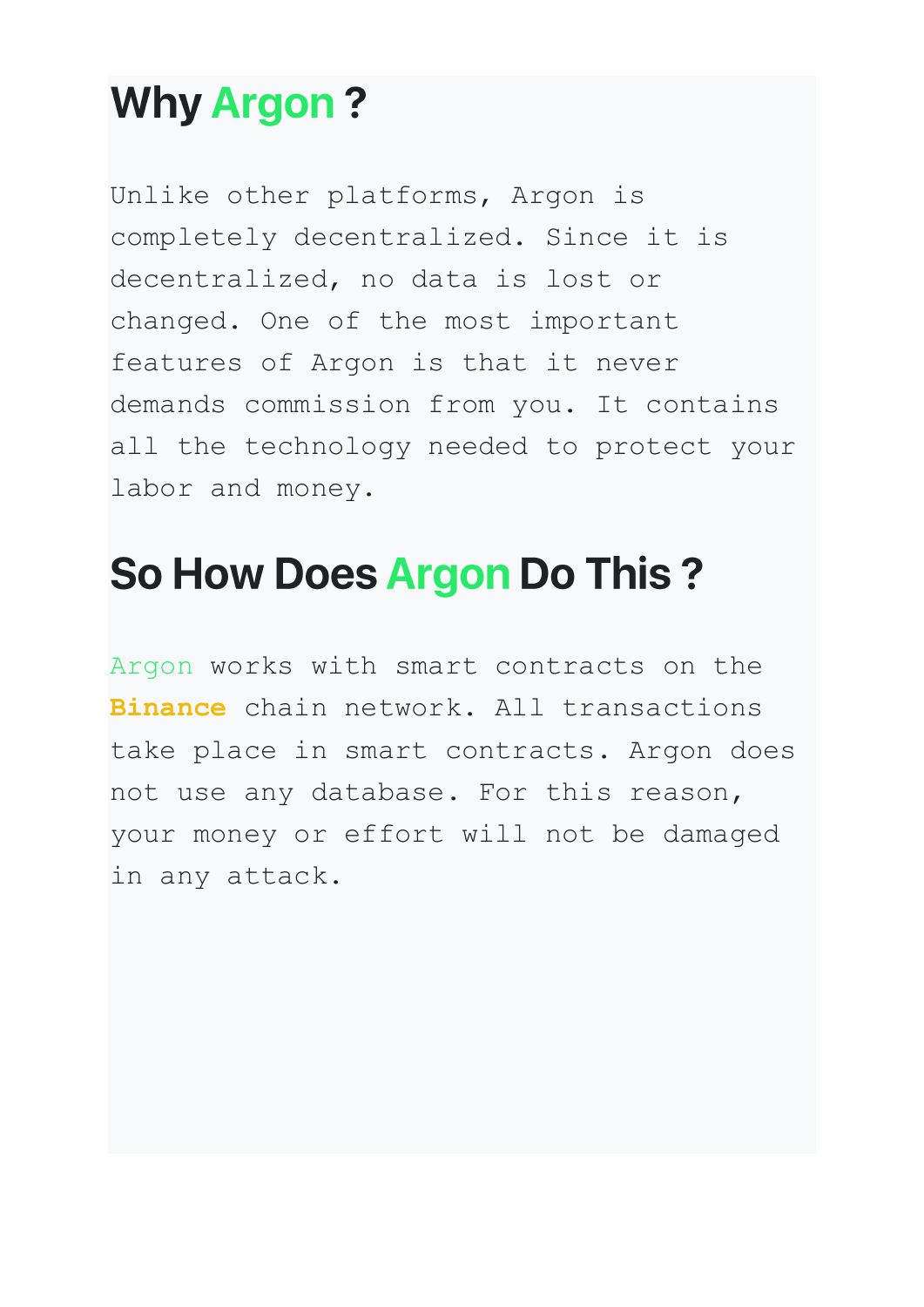### How Argon saves your money and effort, let's find out together?

#### Job process

What is customer:

It refers to a person who needs a certain service or product and wants to have it done by someone else. Individuals with a customer role create new job postings in the app and expect their postings to receive offers from freelancers.

What is freelancer:

A freelancer is someone who wants to make money with their abilities, regardless of location. Freelancers bid for jobs created on the application. And customers choose the appropriate offer from these offers.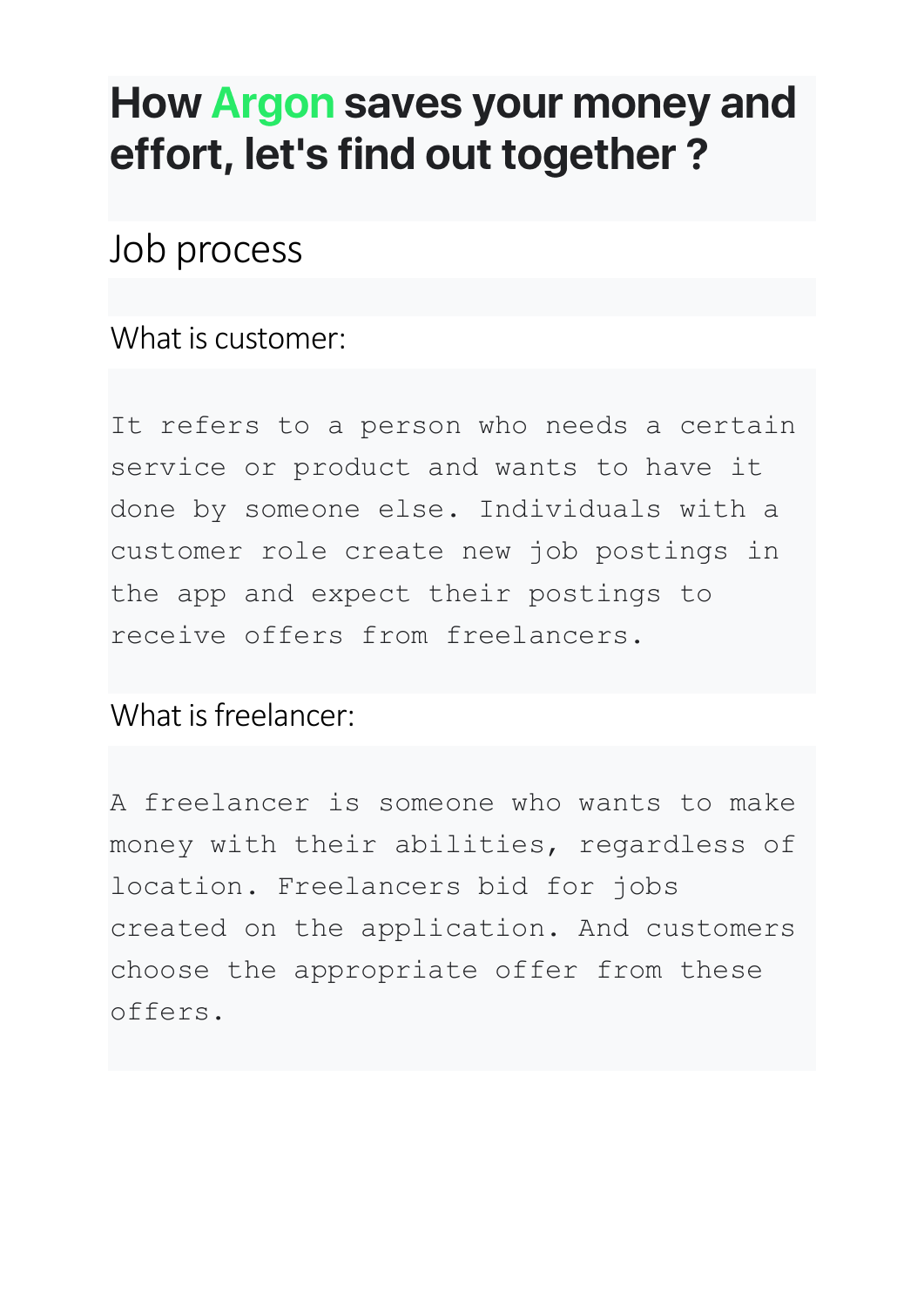#### What is Approver:

Approvers are one of the most important criteria that makes Argon unique. When you are not satisfied with the work done on other platforms, you will not find someone to appeal to. However, this is not the case with Argon. If you are using Argon and you are not satisfied with the service provided by the freelancer, you can enter a rejection statement and send the job to approvers. After that, the last word belongs to the Approvers.

### How the job process from start to finish works?

You must first register your wallet according to the type of account you need in order to use the application. Ex (Freelancer, Customer, Approver)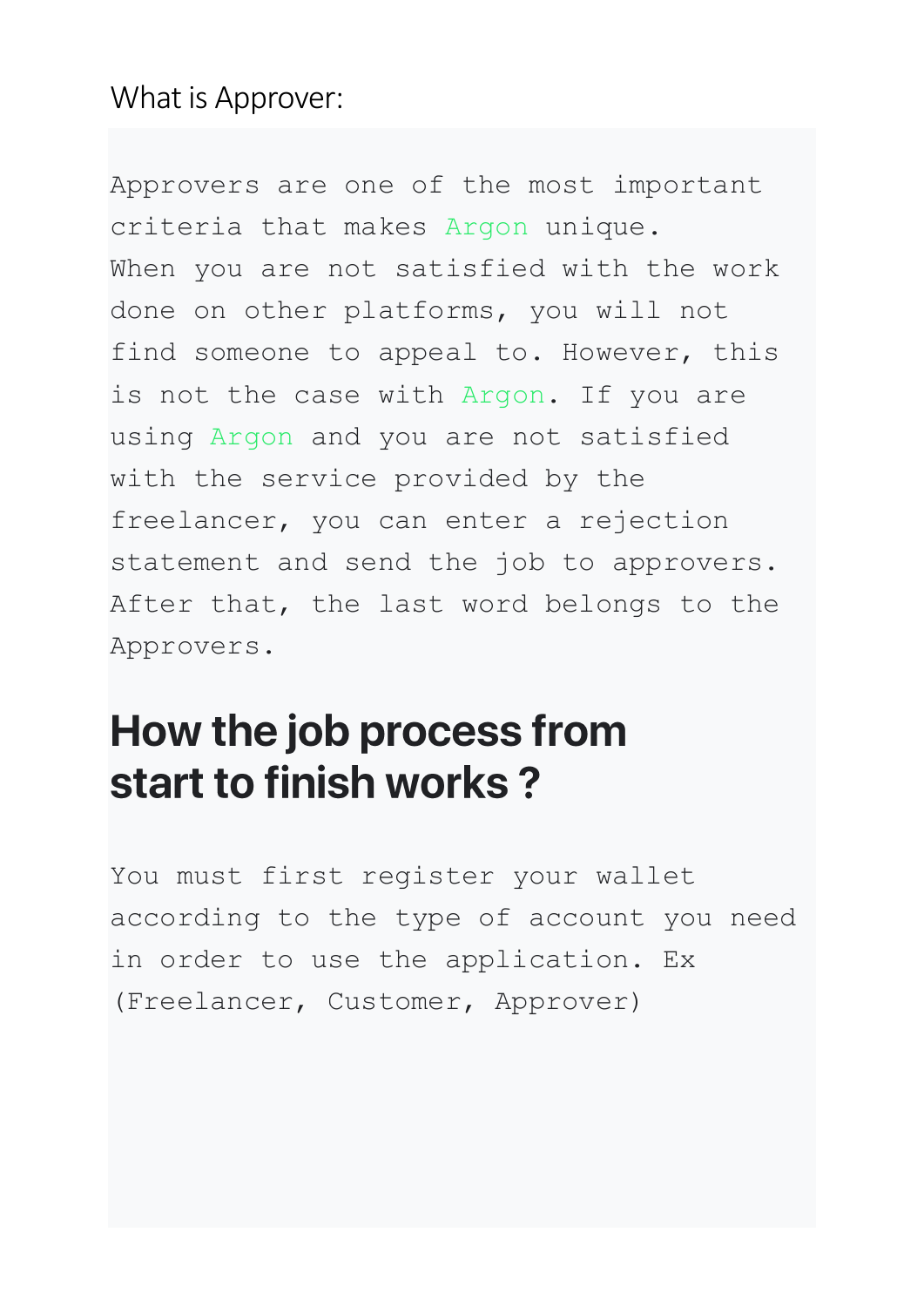#### If you register your wallet as a freelancer;

First, we recommend that you fill out your profile completely to get easier work. You can then start by listing the active jobs and bidding on a job that suits you. Since Argon works on the **Binance smart chain** network, you must give all your offers in BNB type and you must enter the exact deadline for the job.If you cannot deliver the job by the deadline you wrote, the job is canceled. After bidding, all you have to do is wait for the offer to be accepted. If your offer is accepted, the working process has started. When you have finished the job, you can select the completed job from the job completion tab and type the link to the job files and finish the job. When you're done, the queue is now in the customer account.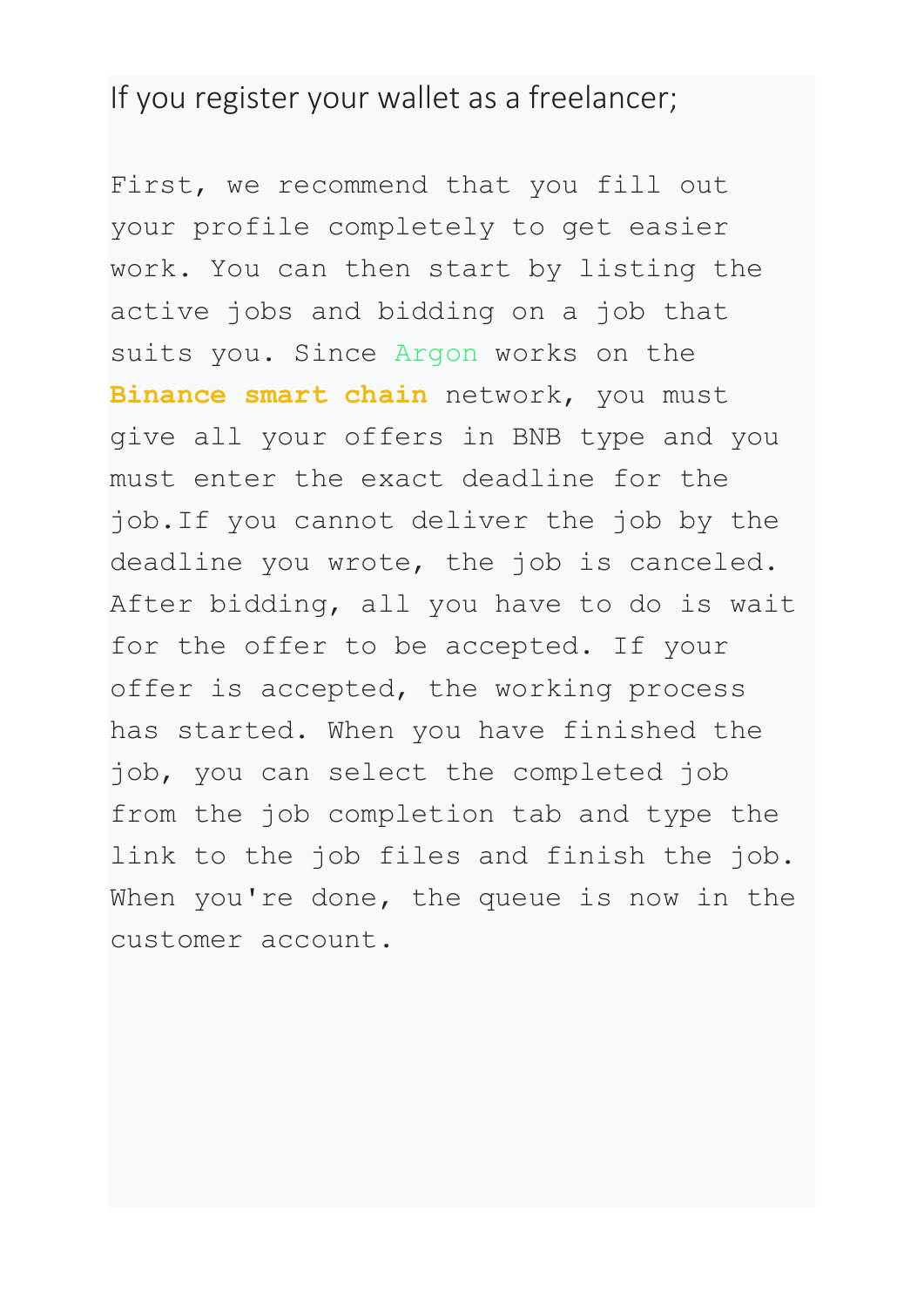#### If you register your wallet as a customer;

You must first create a job post from your profile for the job you want to get done. To create a job posting, simply enter the job title, average budget, job category and job details. The more detailed you describe the job, the easier it will be to find the right freelancer. When an offer comes to the post you have created, you can view it from the incoming offers panel. When you approve the offer for a job posting, the work process begins. When the work process is finished, it is now your turn. If you are satisfied with the job, money transfer occurs through smart contracts when you approve the job, if you reject the job by entering a reason for rejection, it is now the turn of Approver. You can also see the contact information of the freelancer you have agreed with from the offers panel. We do not use any communication or messaging channels on our platform in order not to use any database and to compromise the security of the application. Instead, we prefer to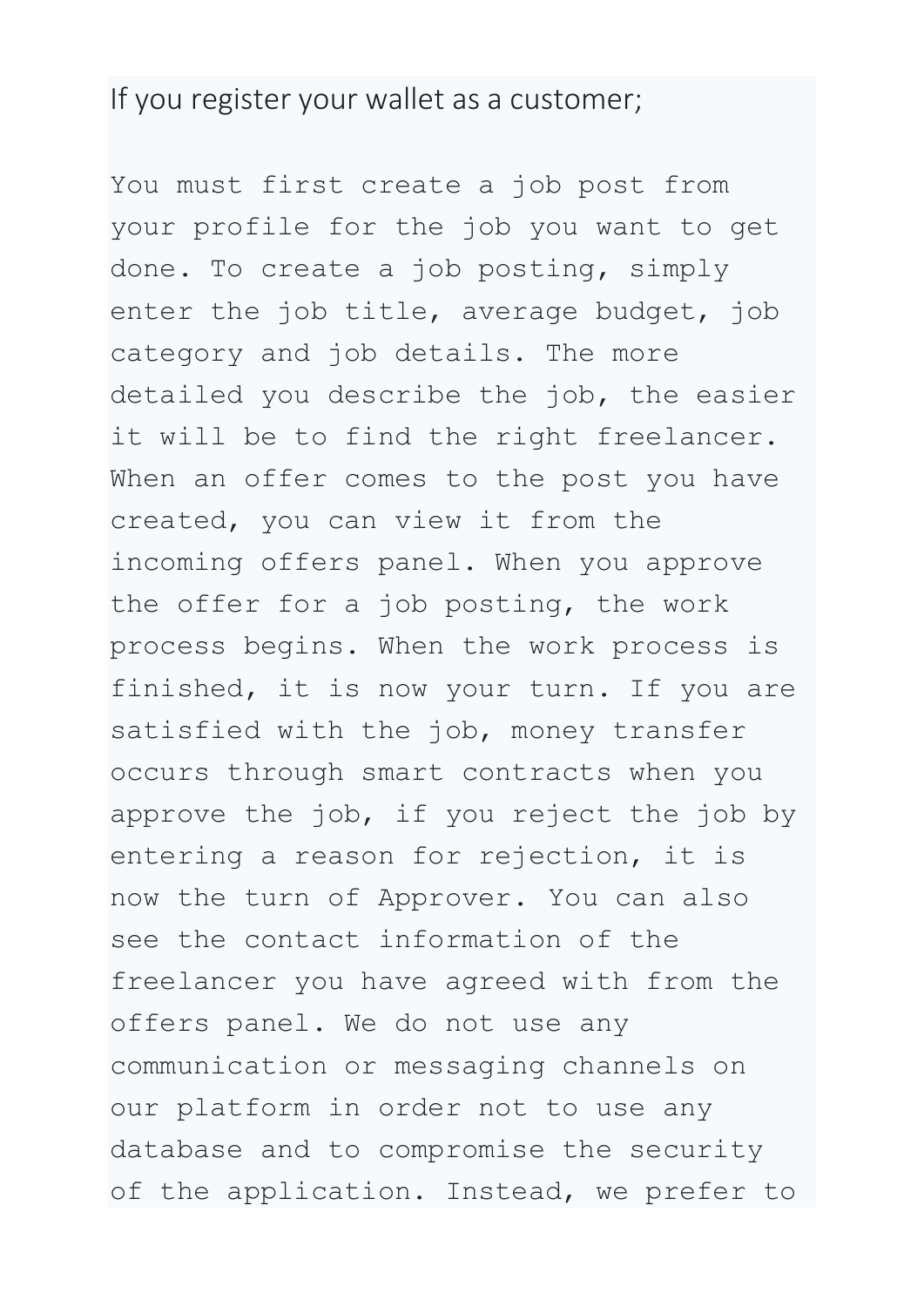show the freelancer's contact information directly.

If you register your wallet as Approver;

First of all if you want to create an approver account or if you want to use your existing account. You must have 100,000 ARGON in your wallet. This value may vary depending on the ARGON price. The reason we do this is to be sure of the accuracy and realism of the people who will approve the works.

One of the most important privileges that make Argon unique are validators. When you create an approver account on Argon, your main task is actually to audit disliked, rejected jobs. When a job is rejected on a Customer account, Argon identifies the job to an approver account in a completely random manner. When a new job is defined for the Approver account, a notification e-mail is sent to the email address registered in the account. Approver can access the details of the job and the link to the file. If Approver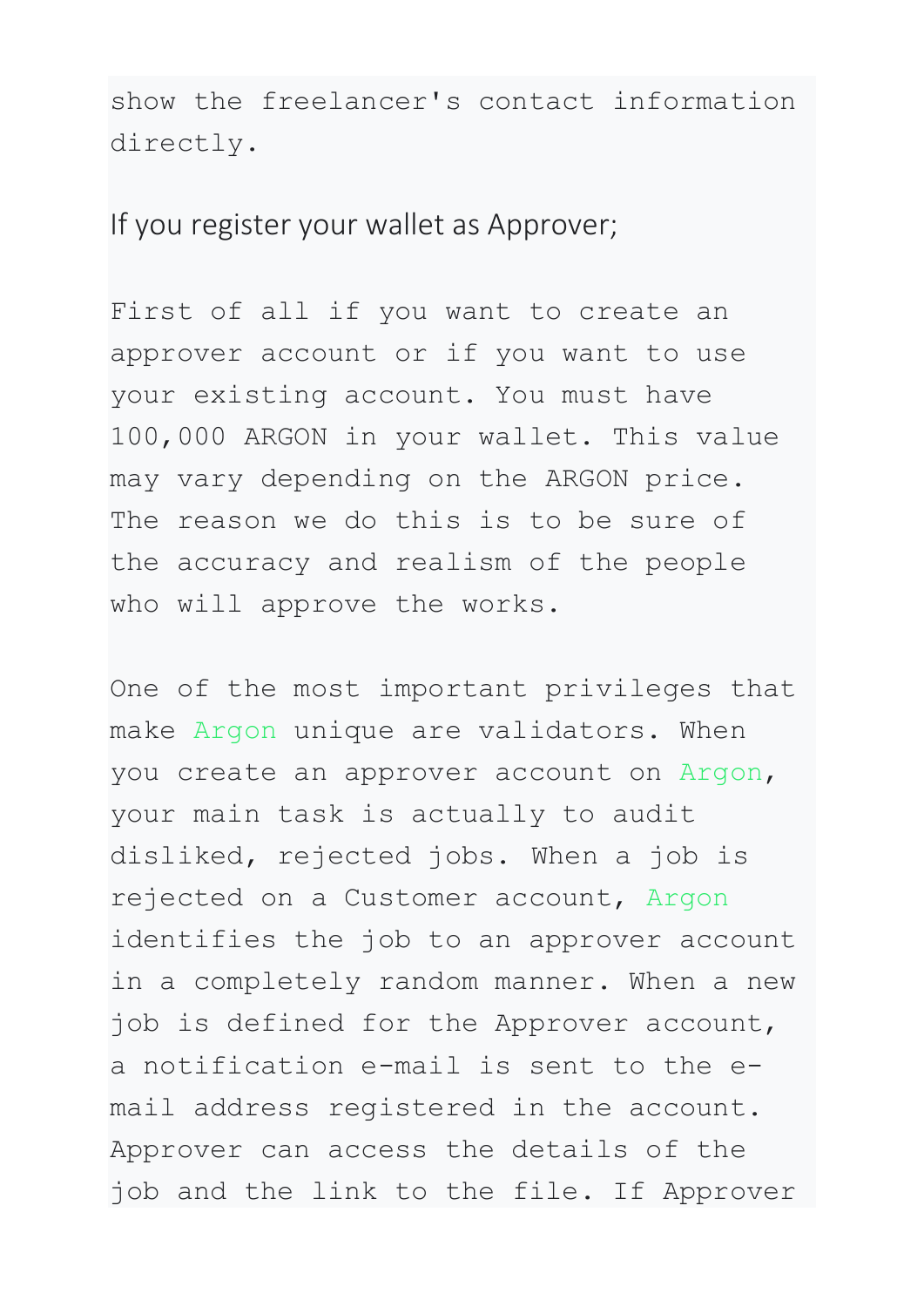thinks that the job does not really exist, the job is canceled and the fee sent by the customer to the Smart Contract is returned to the wallet. If Approver does not agree with the customer and thinks that the job is successful, the money is transferred and the job is completed successfully. Also, approver earns ArgonToken based on certain algorithms per job approval. However, we create both a usage area and a gain area for ArgonToken in the application.

## How is the ArgonToken amount calculated to be given to the **Approver?**

ArgonToken distribution is a situation that will affect the Argon project, team and community closely. We carried out a formulation study for Argon to work properly and Argon's subsidiaries to improve themselves in the best way possible. We calculate the amount of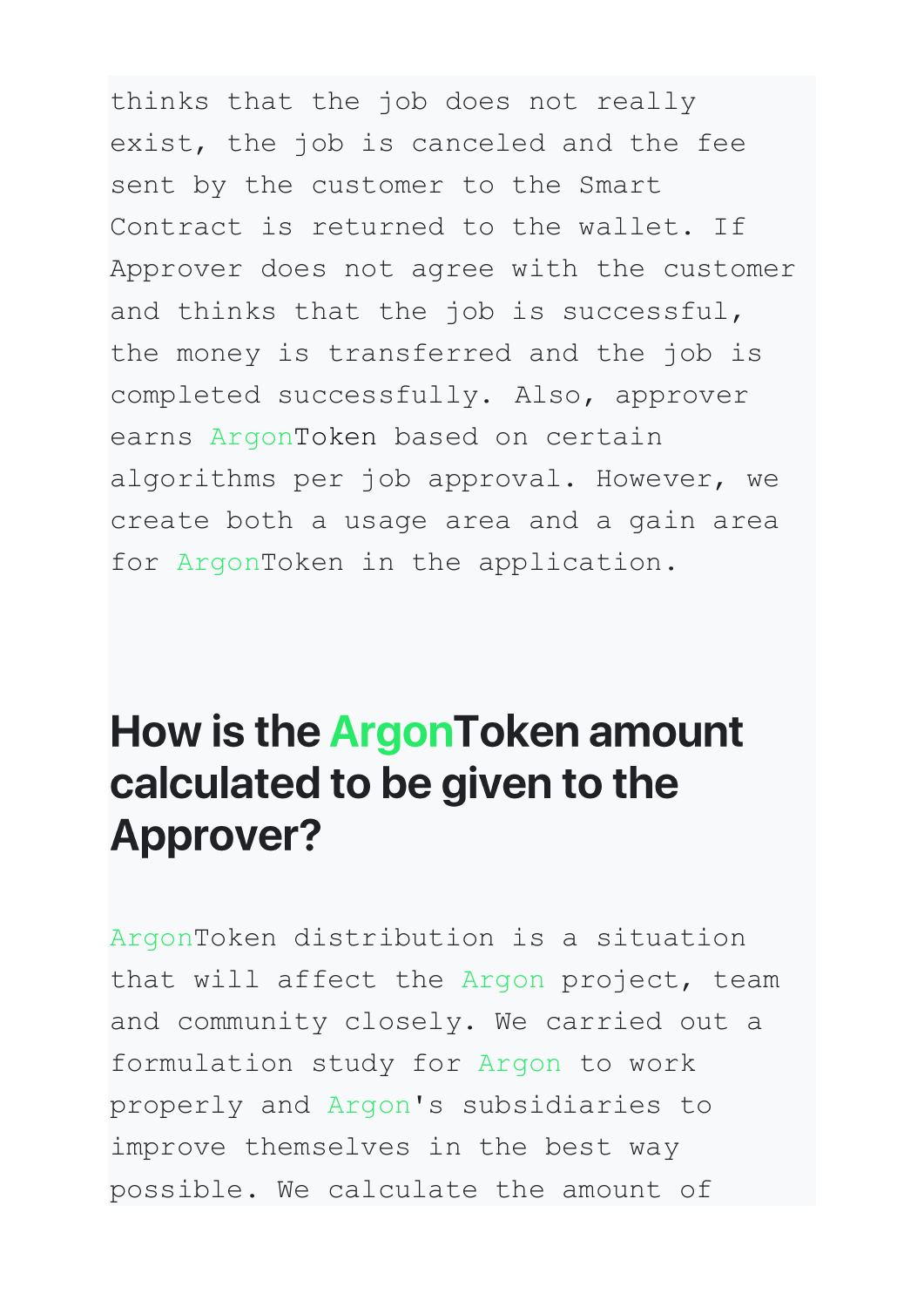ArgonToken validators will receive per approval or rejection of each job according to the formula below. Also, people with Approver should not forget that; The ArgonToken value is not fixed, so the ArgonToken they will earn can be a good amount in dollars.

 $m = Total Application Funds$ 

$$
n = \frac{m - (0.0003 * m)}{100}
$$

$$
Q = \frac{0.0003 * n}{100}
$$

$$
n = n - Q
$$

#### **Detailed technical information** about ArgonToken

The total supply of Argontokens is 100,000,000 and cannot be exchanged. The 5,000,000 (5%) ArgonToken that will be used in the application will be stored in the smart contract.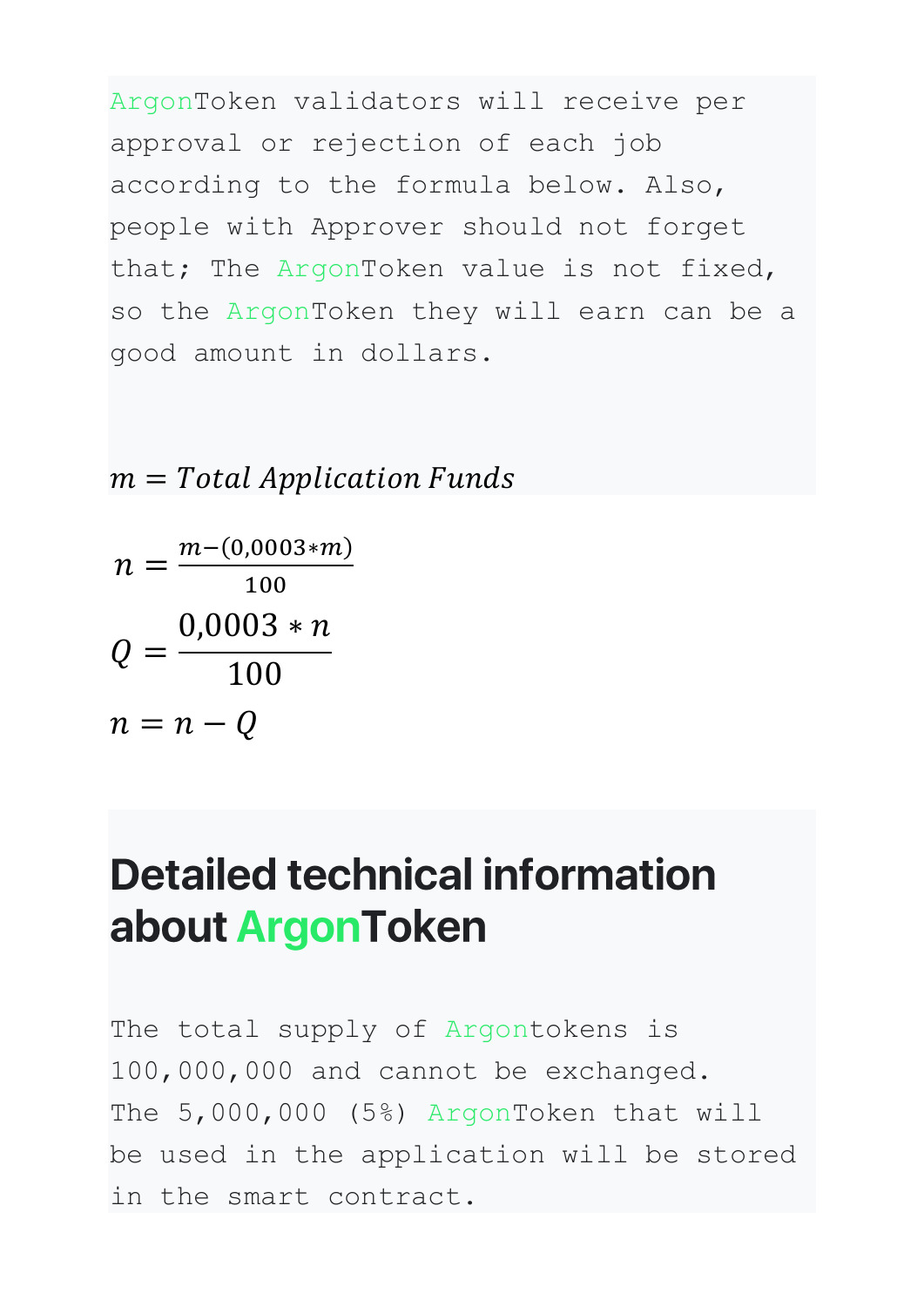When the smart contract is updated, the tokens will be transferred to the new contract address.

23,000,000 (23%) of the tokens are locked. It will not be used until 2023. 5,000,000 (5%) of the tokens will be used for research and development. Mainnet is reserved for payment systems etc. We allocated 2,000,000 (2%) tokens for donations and charity. 15,000,000 (15%) of tokens are reserved for private sale.

35,000,000 (35%) of tokens are reserved for public sale.

5,000,000 (5%) of tokens are reserved as liquidity. It will be added to decentralized exchanges as liquidity.

You can also perform your transfers on Binance Chain and Ethereum network with ArgonToken.

You can check our contract via BSCSCAN [0x851f7a700c5d67db59612b871338a85526752c2](https://bscscan.com/token/0x851f7a700c5d67db59612b871338a85526752c25)

[5](https://bscscan.com/token/0x851f7a700c5d67db59612b871338a85526752c25)

You can see other distributions from the table below.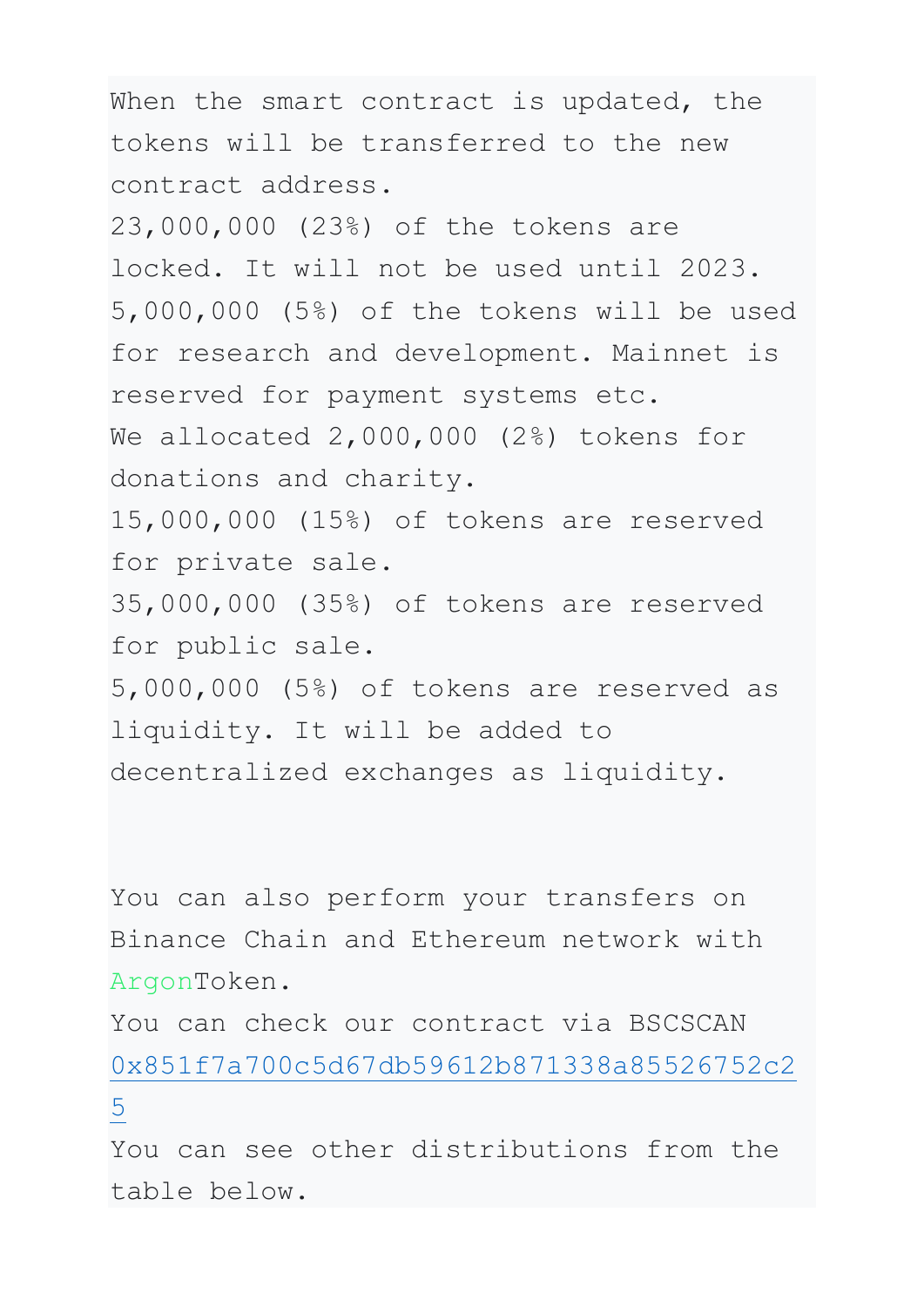

#### **Where is ArgonToken used?**

ArgonToken is currently only used on the Argon platform, but we have many goals going forward. One of these is payment systems; We aim to expand the intended use and usage area of the Argon platform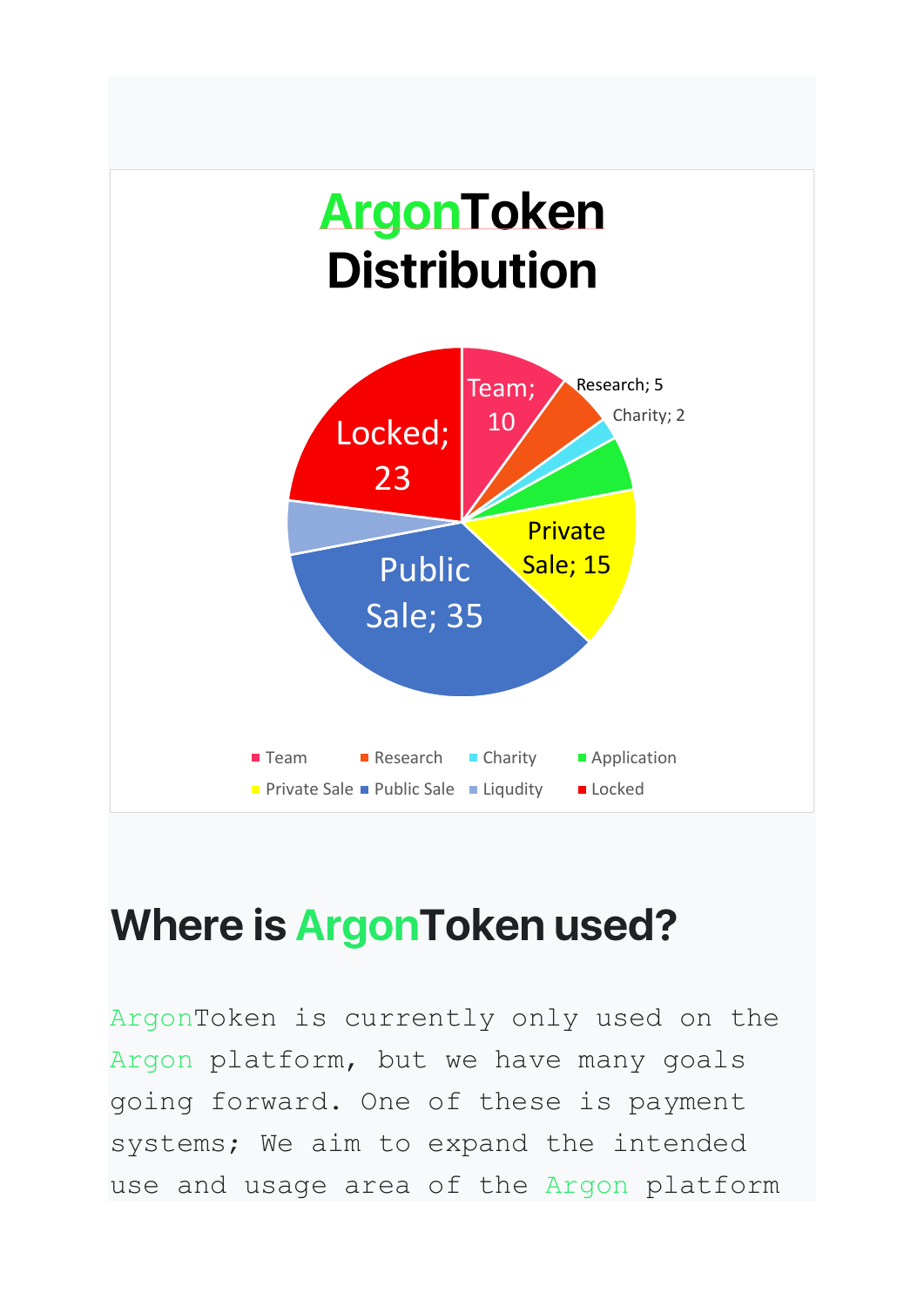and ArgonToken. For this reason, we promise that we will do our best, increase our community day by day, and keep our team and work constantly updated. We always strive for the best.

#### **Our goal**

As Argon, our primary goal is to completely remove the worries we experience when purchasing a service or product on Freelancer sites and secondhand sales applications. For example: Is the product in the image real? What if he doesn't ship the product? I wonder if the portfolio really belongs to this freelancer? Money or work first? critical questions like. Although some platforms provide brokerage services for you, they receive at least 10% commission and people prefer to take risks rather than spend money on the platform, which means that users do not like to pay money to the platform. This is exactly why the Argon team prefers to use the **Binance chain** infrastructure.